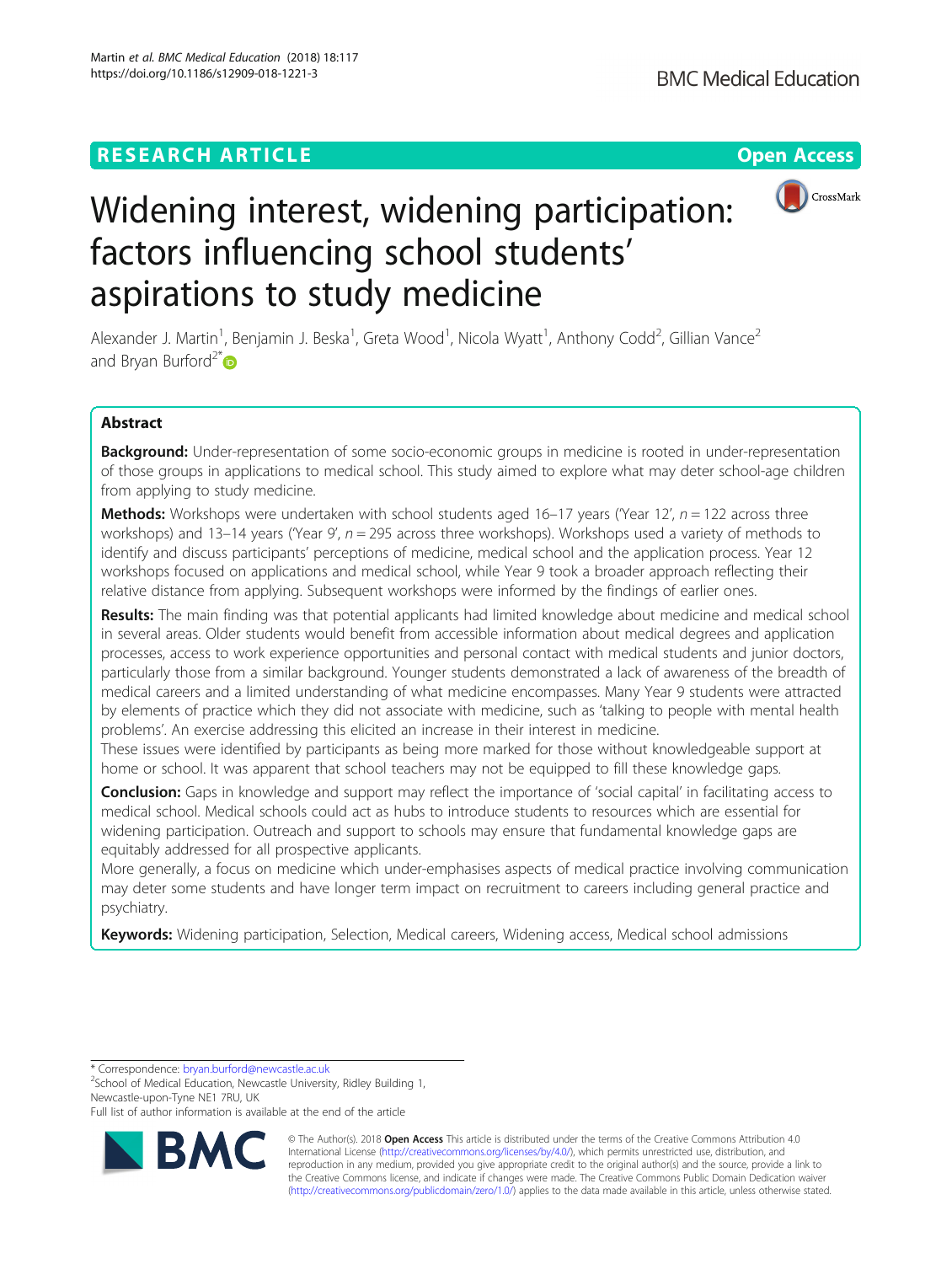## Background

The under-representation of students applying for and studying medicine from less advantaged socioeconomic backgrounds is an ongoing area of concern. Across the countries of the UK, approximately 75% of applicants to medicine have a parent in the highest occupational socio-economic group, and 19.7–34.5% applicants live in the most affluent postcode decile versus  $1.8-5.7\%$  $1.8-5.7\%$  in the least affluent [1]. The issue has been raised by governmental reports into social mobility [\[2](#page-11-0), [3](#page-11-0)] and the Medical Schools Council, the corporate body for medical schools, is examining how recruitment processes may address this imbalance following its 'Selecting for Excellence' report [\[4\]](#page-11-0). This is not only a concern in the UK, but has been described and prioritised internationally  $[5-9]$  $[5-9]$  $[5-9]$  $[5-9]$  $[5-9]$ .

'Widening Participation' (WP) is used to describe both the principle of increasing engagement in medical education and the schools and students who are targeted through related initiatives. Encouraging and facilitating applications from all sections of society may benefit the workforce by presenting a wider pool of applicants without the need to reduce standards [[10](#page-12-0)]. Doctors recruited from lower socio-economic status (SES) backgrounds are more likely to work in deprived areas [\[11](#page-12-0)] and pursue under-supplied careers such as general practice [\[12](#page-12-0)].

Medicine is typically regarded as a 'selecting' rather than 'recruiting' subject, with more applicants than places. However, under-represented groups are also under-represented in applications. Of those taking the United Kingdom Clinical Aptitude Test (UKCAT), required by most UK medical schools for school-leaver entry, 80% come from higher socioeconomic groups  $[1]$  $[1]$ . Students from fee-paying private schools are more likely to be accepted into medicine independent of academic achievement [\[13](#page-12-0)]. Medicine, dentistry and veterinary science are the university subjects with the lowest proportion of disadvantaged applicants, with 4.3% applicants from a disadvantaged background compared to an average of 10.9% for other subjects [[3\]](#page-11-0). It appears that structural inequalities exist before engagement with the admissions process.

Such an imbalance in applications cannot therefore be addressed purely through selection processes and the consideration of students' backgrounds during selection [[14](#page-12-0)]. Earlier intervention to improve the equity of applications is necessary, as evidence suggests SES impacts education from an early age [[15](#page-12-0)] and by 14–16 years old academically able, disadvantaged students see medical school as 'culturally alien' [[16](#page-12-0)]. Medical schools should therefore explore what can be done to encourage able students from all backgrounds to consider medical careers.

Literature has considered how to encourage wider applications, for example information outreach [[17\]](#page-12-0). However, some admissions staff have concerns about the impact of Widening Participation on medical school reputation and view it negatively, ranging from a box-ticking exercise to undesirable social engineering [[18\]](#page-12-0). Schools also neglect to evaluate the impact of Widening Participation activities  $[18]$  $[18]$ . This may in part explain why there has been limited impact reported to date [\[19\]](#page-12-0).

This project aimed to identify barriers or deterrents to applying for medical school perceived by prospective medical students and explore how those barriers may be addressed, at what stage in school careers, and by which agency.

#### Research questions

The project was designed as exploratory research to consider the broad research questions 'What barriers to application to medical school are identified by school students?' and 'What actions, and by which agencies, may mitigate those barriers?'. The focus is on understanding students' perspectives, rather than evaluating existing interventions.

#### Context of the study

This project was embedded within the timetable of an existing programme of Widening Participation activity delivered by the Faculty of Medical Sciences at Newcastle University – Medicine and Dentistry (MaD) days – to access participants. However, the research was developed and conducted independently of the organisers of the MaD days.

MaD days, which are held in Newcastle University Medical School, offer didactic and practical sessions for school students in Year 9 (age 13–14) and Year 12 (age 16–17). Three days per year group take place each academic year. Those attending Year 12 MaD days have usually expressed interest in medicine, whilst those in Year 9 have been nominated by their teachers as potentially having the aptitude to study medicine or dentistry. The Year 12 days are therefore wholly focused on medicine (with separate days for dentistry). The Year 9 days have a morning or afternoon on medicine and the other half of the day on dentistry. This research focused only on medicine.

Recruitment of Widening Participation schools and students is prioritised for MaD days; however, school engagement varies, meaning representation of particular socioeconomic profiles cannot be assured. Five criteria for Widening Participation status are used: home postcode, studying at a school which is part of an established Widening Participation programme, receipt of free school meals, being in local authority care and whether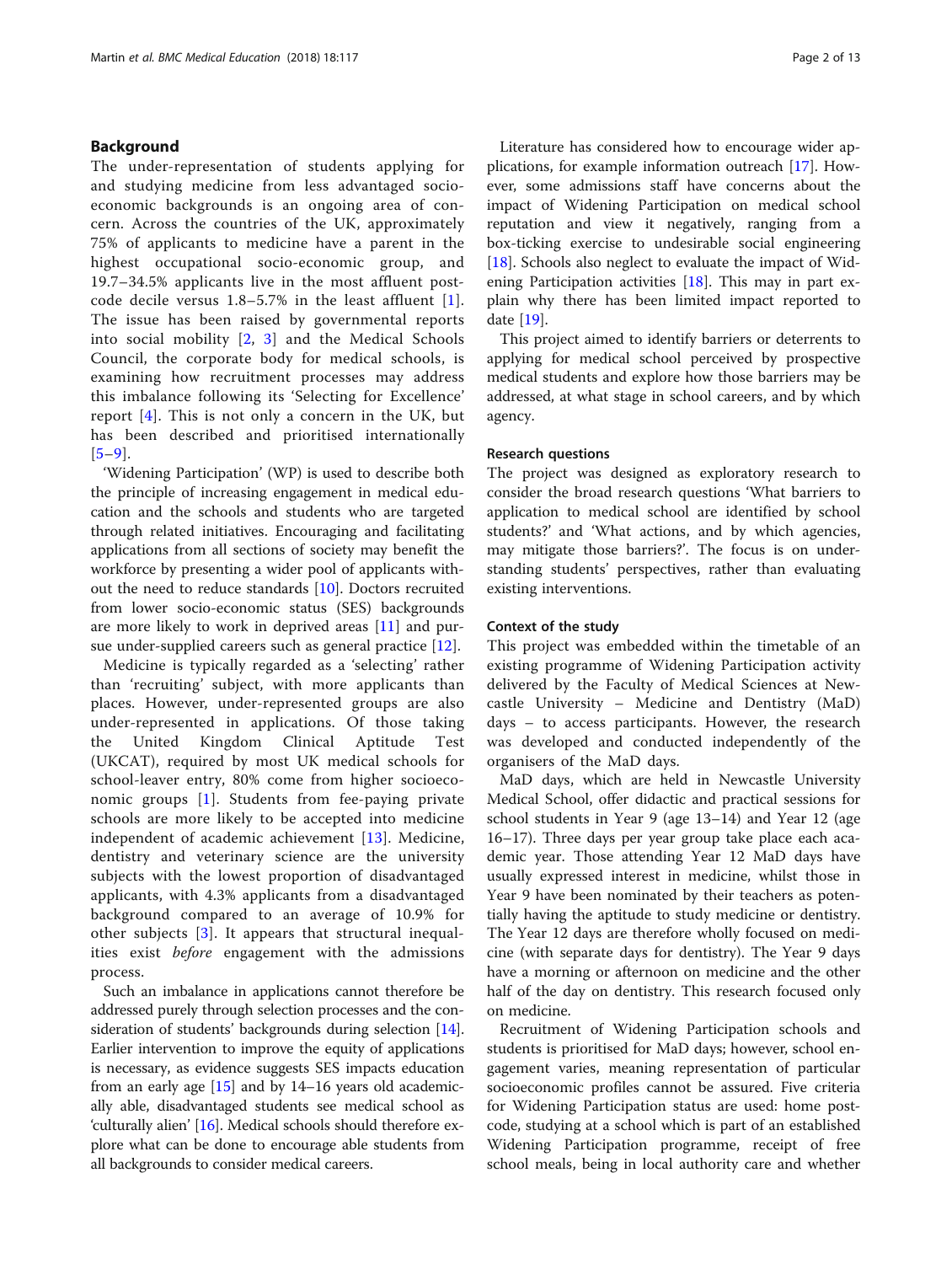either parent has completed higher education. These criteria reflect the types of contextual data – community, school and individual – identified in the Selecting for Excellence report [[4\]](#page-11-0).

## Methods

## Pilot study

In order to develop and sense-check materials for the first of the Year 12 sessions, a pilot session was carried out with current medical students  $(n = 12)$  and junior doctors  $(n = 2)$ . This was conducted by authors BB and AC, before the appointment of other authors as student interns. Some pilot session participants self-identified as being from Widening Participation backgrounds or schools, but their Widening Participation status was not formally recorded.

Using a method based on the nominal group technique, with questions answered individually on paper and then discussed with the group, participants were asked to consider what had attracted them to medicine, and what could have deterred them. They were asked to focus on recall of their own experience. Responses were used to inform the materials used in the research sessions.

## Research sessions

Research sessions were carried out on each of the six MaD days – three with Year 9, three with Year 12. The project methodology was necessarily pragmatic to fit within the existing MaD day timetable. Principles of action research were used, with the outputs of each research session being fed back into subsequent iterations [[20\]](#page-12-0).

#### Year 12 sessions

Year 12 MaD days took place in November–December 2015. Each research session was limited to approximately 40 min and took place following the MaD day activities. Session 1 addressed the attractions and deterrents to medicine and identified potential solutions. This fed into Session 2 which further elaborated solutions and their sources and provided the focus for Session 3.

## Session 1

Session 1 was based around a card-sorting task to identify and prioritise deterrents to choosing medicine. The deterrents identified in the pilot session were used as prompts to simplify the task and reduce pressure on participants, but participants were encouraged to provide commentary on those prompts and generate new deterrents.

A pre-session questionnaire contained free text questions about attractions and deterrents to studying

medicine. The primary goal of this was to prime participants to focus on the topic, but the questionnaires were quickly reviewed by researchers before the card sorting tasks in case any substantially different factors had been identified. Questionnaires also recorded participants' names to link to Widening Participation data collected during MaD day registration.

Participants were divided into four facilitated groups of nine. Each group sorted the deterrents along a scale of importance, discussed decisions as a group and removed cards felt to be irrelevant. Participants could add further deterrents to the set.

## Session 2

Session 2 aimed to understand the reasoning behind Session 1 deterrents, elaborate how they may be addressed and where responsibility for those solutions may lie – with the individual participant, the school, medical school or elsewhere.

A pre-session priming questionnaire was again used to focus participants and to record their names. Data from Session 1 were used to produce eight specific deterrent statements, which were pinned to a board and used as the basis of discussion (Table [1\)](#page-3-0). In group discussions participants were asked whether they agreed with the deterrents listed. After 10 min, cards were added to the board to prompt suggestions of the agencies which could deliver solutions. Audio-recording supplemented field notes and the pre-session questionnaire.

## Session 3

Session 3 aimed to elaborate areas which the medical school has greatest capacity to influence, rather than relying on the influence of schools, NHS Trusts or national policy. It consisted of five concurrent focus groups with 6–7 participants addressing three issues raised in Session 2 that were identified as within the purview of the university: the application process, work experience, and course content. Groups discussed each question for around 15–20 min.

#### Year 9 sessions

Year 9 sessions aimed to understand perceptions of medicine held by younger, academically able students and the factors influencing their aspirations. They were integrated into the half-day MaD activity as one of four 20-min stations, meaning that time was more limited than in the Year 12 MaD days. Sessions were repeated four times on each day with around 25 participants in each (meaning around 100 participants on each day). Schoolteachers were present in and contributed to discussions. No pre-session questionnaires were used with Year 9 participants.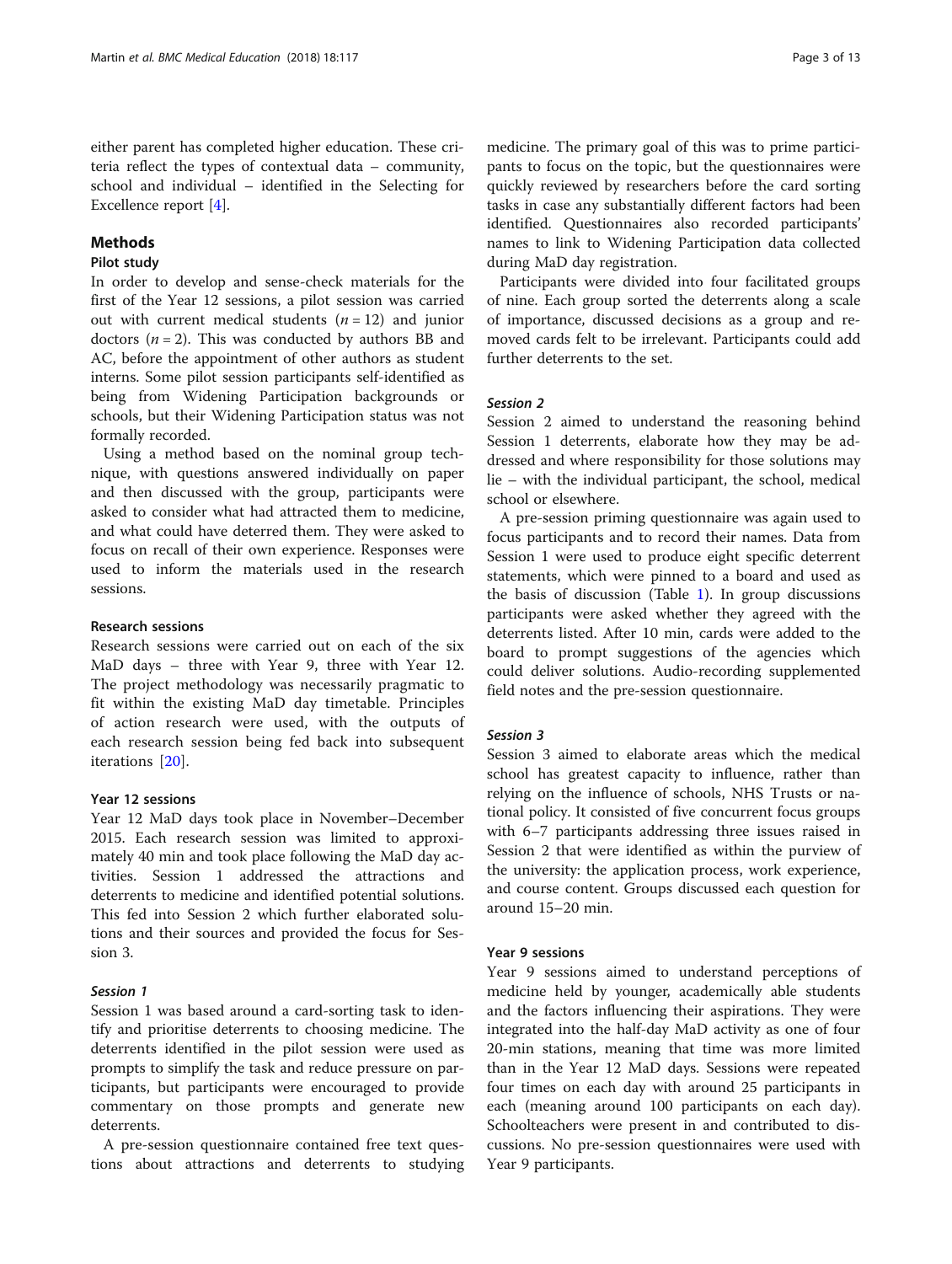<span id="page-3-0"></span>Table 1 Mapped Session 2 prompts

| Prompt                                                               | Category based upon |
|----------------------------------------------------------------------|---------------------|
| I don't know enough the application<br>process                       | Application process |
| It's competitive: I don't want to waste<br>a UCAS choice             | Application process |
| I don't know how to get work experience                              | Application process |
| I think there are problems in the NHS<br>and the future is uncertain | Careers             |
| I might find the course too difficult                                | Course content      |
| I don't know enough about the course:<br>I may change my mind        | Course content      |
| I don't know how I will pay for the course                           | Finance             |
| I may not fit in                                                     | Social              |

The findings from Session 1 directly informed the revision of the approach used in both Sessions 2 and 3. Interactive group tasks were used to facilitate discussion.

## Session 1

The first session sought to establish whether participants were considering medicine as a career and their reasons for this. Participants were asked 'Would you like to be a doctor?', 'Can you see yourself as a doctor?' and 'Can you see yourself as a medical student?' and asked to sort themselves along a physical 'scale' by standing beside the response card which best described their feeling: 'Definitely not', 'Probably not', 'Maybe' and 'Definitely'. This placement was used to prompt discussion and not recorded. Students anonymously wrote down their reasons for their initial position and if their response differed between questions they were asked to explain why. Groups were facilitated by pairs of medical student researchers (AM, GW, BJB, NW), with the other pair and BB observing and taking notes.

#### Session 2 and 3

Session 2 elaborated the identification of limited knowledge among participants and investigated whether a short exercise could change views and aspirations. This format proved useful and was retained for Session 3.

The session began with the same 'Do you want to be a doctor?' question as Session 1. This time the number of participants at each 'scale' point was recorded. Two new activities then established students' understanding of medical roles. In the first, a set of cards printed with nine diverse medical job titles (eg 'paediatrician', 'forensic pathologist') and nine non-medical titles (eg 'nurse', 'osteopath') were distributed among the group, who were asked to place them on a whiteboard under headings 'Doctor' and 'Not a Doctor'. These were then reviewed as a group, followed by a debrief where researchers explained each job.

The second activity focused on sorting 33 activities selected to reflect a range of medical specialties (eg 'Prescribing medicines to people', 'Organising the delivery of healthcare in a region') into 'Doctor' and 'Not a doctor' headings. Once participants as a group had agreed the distribution of cards across these categories, debriefing explained that every activity was potentially part of medicine.

Participants were then asked to indicate activities that most appealed to them by fixing adhesive dots to the cards. They could add two dots to a single activity, select two activities, or use one or neither of the dots.

Finally, the question from the beginning of the session was repeated, and participants again asked to sort themselves along the 'Definitely not'–'Definitely' scale and the number at each position recorded.

Data were recorded through field notes, photographs of sorted cards, and the cards complete with adhesive dots which were returned to the researchers.

## Data analysis

Analysis was adapted to the data collected in each session. Qualitative data, captured through written responses, audio recordings and field notes, were analysed by content analysis – identifying and applying summary codes to statements. Data were summarised by BB, with coding, interpretation and application to subsequent sessions discussed and agreed by all authors by email and in face-to-face meetings between sessions. Illustrative quotes are given in the results where appropriate.

Quantitative data were recorded as the ordinal placement of items in sorting tasks, and frequencies of responses in group activities.

#### Ethical approval

This study was approved by the Newcastle University Faculty of Medical Sciences Research Ethics Committee (Reference: 00906/2015). All participants and parents were sent an information sheet and consent form for participation and audio recording. Year 12 students, being over 16 years old, could provide written assent without parental agreement. Students for whom consent or assent was not provided did not take part in the research sessions.

## Results

## Year 12 sessions: Results **Participants**

One hundred and twenty two of 164 (74%) attendees at the three MaD days participated in the research. 84 (74%) participants who provided demographic data were female and 29 were male. The sexes of those who attended but did not take part in the research are not known, but of those registered for the MaD day (not all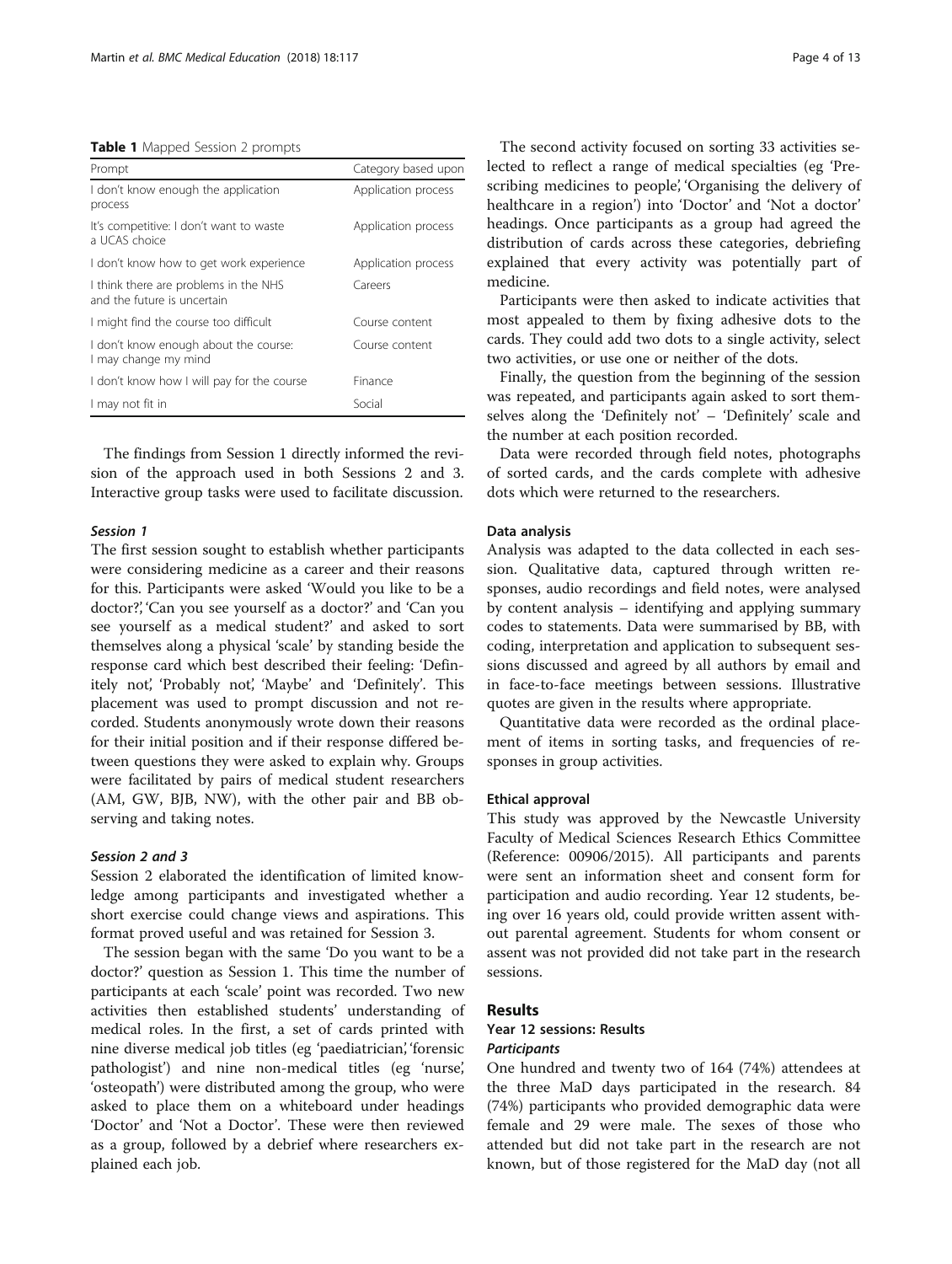of whom attended), 72% were female  $(n = 138)$ . Those who took part met slightly more Widening Participation criteria than those who were registered but did not take part (a mean of 1.6 compared to 1.4).

Table 2 summarises the participants with the number of Widening Participation criteria reported to the Faculty of Medical Sciences. Of the 113 (92.6%) participants for whom Widening Participation data were available, 95% met at least one of the five Widening Participation criteria and 46% met more than one. A challenge of conducting studies such as this during an outreach programme is demonstrated by the fact that just 10% of participants in Session 3 had > 1 Widening Participation criteria, meaning the results of this session need to be treated with caution.

#### Session 1

Deterrents were coded into eight categories reflecting distinct areas of concern, supplemented by free text comments on the questionnaire (see Table [3\)](#page-5-0). Field notes provided context and clarification on how deterrents were interpreted. Coding was deliberately broad to simplify the deterrents into categories that would be meaningful to subsequent participants. Most focused on process and context.

Deterrents coded as 'anticipation of the application process' related to challenges which would arise before entering medical school. Some ostensibly reflected students' perceptions of their own ability (for example in relation to required grades), but these were generally discussed in terms of the competitiveness of the process and whether an application to medicine represented a 'good use' of limited application choices, so focused on process rather than aptitude.

Deterrents relating to 'concerns about the course' included uncertainty and apprehension about the course difficulty and duration. Concerns around 'financial cost' – course fees and living costs across a course longer than most degrees – also arose. Those arising from

Other categories were less clearly linked to time, in that they could have relevance in the short and longer term. 'Social background' deterrents centred on comparison with perceived stereotypes and concerns about fitting in at medical school and disparity between the students' social background and the social and class status they felt doctors represent. References to knowledge gaps arising from a lack of knowledgeable support from school and family were common across all codes.

The ranking of each deterrent's priority was noted, and those which were rated as being within the top five priority deterrents by any of the groups are summarised in Table [3.](#page-5-0) Those that were not agreed as priorities by groups were still relevant to individual participants. These included negative experiences of hospitals, lack of encouragement to apply for medicine and concerns about coping with unwell people.

Additional deterrents added by respondents included the availability and attraction of other careers and perceived over-emphasis on academic qualities over personal ones. There was also reference to teachers doubting that students would get the necessary A-level grades for admission, meaning that it would not be worthwhile applying. It may be that such predictions are accurate, but the fact it is a substantive barrier indicates that predictions can have material impact on student decisions.

Session 1 confirmed that the deterrents identified by current medical students in pilot work were relevant to Year 12 students.

#### Session 2 and 3

Free text responses to the questionnaire and the annotated boards in Session 2 were reviewed to identify common solutions. These represented the eight areas brought forward from Session 1 with emphases on the

**Table 2** Numbers of participants and those meeting Widening Participation criteria at each Year 12 session

|              | Number attending<br>MaD day | Number taking part in<br>research (%) <sup>a</sup> | Frequency (and % of session sample) of each of<br>five Widening Participation criteria among<br>respondents |             |                                      | n with Widening Participation $>1$<br>(% of sample) |             |          |
|--------------|-----------------------------|----------------------------------------------------|-------------------------------------------------------------------------------------------------------------|-------------|--------------------------------------|-----------------------------------------------------|-------------|----------|
|              |                             |                                                    |                                                                                                             |             | Postcode School Free School<br>Meals | Care                                                | Parents     |          |
| Session      | 44                          | 36 (82%)                                           | 25 (69%)                                                                                                    | 17<br>(47%) | 10 (28%)                             | (3%)                                                | 26<br>(72%) | 28 (77%) |
| Session<br>2 | 60                          | 46 (77%)                                           | 29 (63%)                                                                                                    | (15%)       | 4 (9%)                               | $\Omega$                                            | 23<br>(50%) | 24 (52%) |
| Session<br>3 | 60                          | 40 (67%)                                           | 15 (38%)                                                                                                    | (18%)       | 3(8%)                                | $\Omega$                                            | 19<br>(48%) | 4 (10%)  |
| Total        | 164                         | 122 (74%)                                          | 69 (57%)                                                                                                    | 31<br>(25%) | 17 (14%)                             | (1%)                                                | 68<br>(56%) | 56 (46%) |

 $a$  Including participants who did not provide details to link to Widening Participation indices (Session 1 = 3 students, Session 2 = 6 students)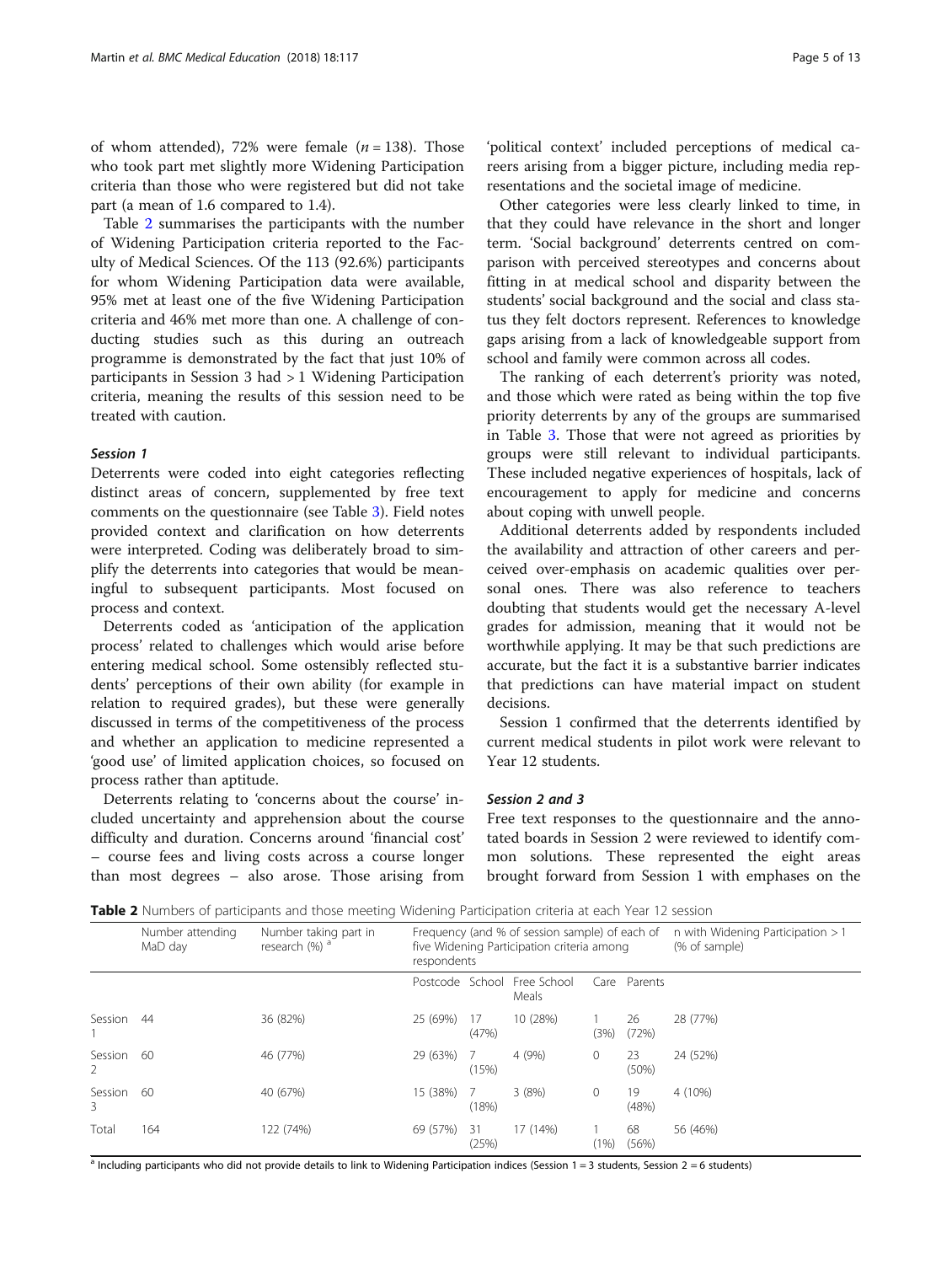<span id="page-5-0"></span>Table 3 High priority deterrents identified in Year 12 Session 1

| Deterrent (number of groups ranking<br>deterrent in top five)                       | Category of deterrent                  |
|-------------------------------------------------------------------------------------|----------------------------------------|
| I don't think I'll get in (4)                                                       | Anticipation of application<br>process |
| I might not get the grades (4)                                                      | Anticipation of application<br>process |
| I think there are problems in<br>the NHS (3)                                        | Political context                      |
| Medical students are from a<br>different background to me<br>and I won't fit in (3) | Social background                      |
| Having to do the UKCAT (2)                                                          | Anticipation of application<br>process |
| Studying medicine is<br>expensive (2)                                               | Financial cost                         |
| Five years is a long course (1)                                                     | Concerns about course                  |
| Having to have an interview<br>to get in $(1)$                                      | Anticipation of application<br>process |
| I don't know if I could be a<br>doctor (1)                                          | Social background                      |
| I don't know how I will pay<br>for the course (1)                                   | Financial cost                         |
| I may not like the subject (1)                                                      | Concerns about course                  |
| I might find the course difficult (1)                                               | Concerns about course                  |
| My family don't know how<br>to support me in applying (1)                           | Social background                      |
| My school don't have anyone<br>who can give me advice about<br>applying (1)         | Social background                      |
| Negative stories about doctors<br>or medicine in the news (1)                       | Political context                      |
| I don't know how to get work<br>experience (1)                                      | Anticipation of application<br>process |

The number in brackets indicates the number of groups (out of 4) that ranked the deterrent as among their 'top five', meaning that those at the top indicate more consensus

application process, work experience, knowledge of the course, finance, and long-term prospects. Session 3 focused on the application process, work experience and course content.

#### Application process and work experience

While Widening Participation status could not be linked to individual responses, many students associated others' social background with advantage in terms of school support and knowledge in the application process.

"We don't have careers advice so we've got to do everything ourselves. Teachers do help but they don't know about everything".

"People who go to private schools will be schooled in how to answer questions at interviews".

This perception was linked to their reported confidence in engaging with the process, and it seemed some felt that the challenges were overwhelming.

"None of my family have ever been to [university] … and my sixth form is really small…so I wouldn't know where to start".

Student awareness of pre-application aptitude tests was poor, with uncertainty about what the tests involved, cost (indeed, that there are fees and a bursary system), that they are time-limited and that there are rules on resitting. For some, the MaD day was the first time they had heard of the UKCAT.

Some students expressed uncertainty about how to prepare an application and what to include. They identified a need to 'stand out', indicating awareness of the competitiveness of the process.

Websites were the primary route to information on the application process identified in Session 3. Some participants took specific, targeted approaches such as searching directly for a medical school or navigating from the university front page. Others started more broadly, such as the national university applications website. None were aware of other national online resources such as those on the Medical Schools Council website. Just two participants mentioned the medical school's social media presence. Students felt that outreach events would benefit from a take-home, hard-copy resource providing key facts.

Students felt that work experience would be valuable for them but were unclear about the role it plays in admissions decisions and how to access it. Few in both Session 2 and 3 had explored it in detail. This was felt to be a specific area of inequality, with some students able to arrange work experience through family and friends and some schools providing support. There were also barriers in the way Trusts offer and arrange work experience.

"My local trust doesn't really offer work experience, but [other trust] does, but they preserve it for people in the area. It would be helpful if they worked together".

Students' age was a perceived barrier to being trusted in a clinical environment by staff who did not know the students; hospital and general practice (GP) policies echo this concern [\[2](#page-11-0)].

Respondents had a limited view of relevant work experience, with few identifying that volunteering in non-medical settings could be relevant experience. Many identified 'work experience' exclusively with a specific, timetabled period arranged by their school and had not considered gaining experience outside that.

## Course content

Participants felt they did not have a good understanding of what the course involves. Uncertainties about the academic challenges of Higher Education and the change in learning style were common.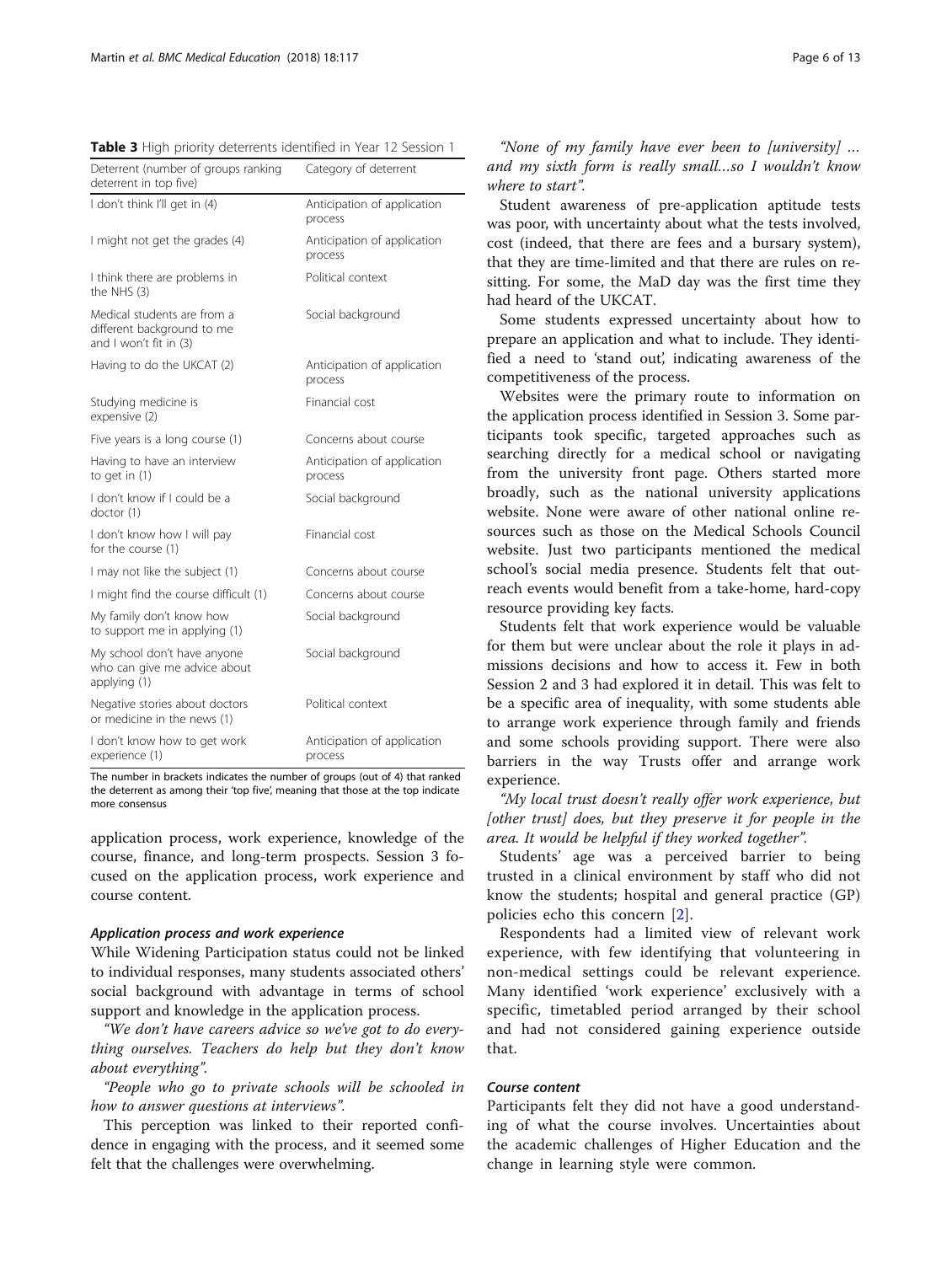"You're used to having a teacher there all the time so it's different when you come to [university], they're not going to be there".

There were also questions about student life and adjustment to university, e.g. finding accommodation. This social aspect was another area where a lack of access to first-hand knowledge from parents, siblings or friends may add to uncertainty.

The opportunities provided by MaD days to speak to medical students were valued, compared to open days held by more senior staff. First-hand accounts, especially from those with similar backgrounds, would be helpful.

#### Finance

Students expressed uncertainty about student loans, fees, repayments and the availability of support. They expressed interest in information on financial management over a long university course, and again felt that first-hand accounts from current or recent medical students would provide valuable insight.

#### **Careers**

While many of the concerns surrounded applying to medical school, longer term views about medicine as a career were also relevant. Medicine was perceived as different to other courses and careers.

"I think it should be shown more as a vocation rather than just any old career path, it requires more than just turning up".

Topics of work-life balance and stress were raised alongside recognition of the intrinsic rewards of working in medicine. There was, surprisingly, a perception of medicine as a 'narrow' career with few options – something that was explored further in the Year 9 sessions. Participants also demonstrated a degree of political awareness about current issues within the NHS which translated into concerns about longer-term prospects.

#### Participant-proposed solutions

Lack of information was the root of most deterrents. There was a strong feeling that hearing from first and second year medical students would best help understanding the application process, while older students, junior doctors and faculty could best explain the course and career options.

The idea of peer support for applicants was raised. Some participants lacked school peers applying for medicine and stated that informal peer contacts made on the MaD day were a useful source of support. This sense of peer community could be enabled by more visits to the medical school or a virtual community or forum for potential applicants. Third-party online forums for applicants do exist, but these were not mentioned by students.

Some students felt that the pressures of A-level study limited their time for attending events and that outreach visits to their school may be more time-efficient. Students felt sessions could provide opportunities to practice interviews or multiple mini interviews.

Several participants identified a potential role for the medical school in arranging work experience by acting as an intermediary in identifying and facilitating access to work experience placements.

## Summary of year 12 sessions

The Year 12 sessions identified and elaborated information needs among prospective applicants. These included short-term considerations such as gaining work experience, details of the application process and finance, through information about course content and being a student, to longer term questions about medical careers. These issues were exacerbated for participants who felt their schools were isolating for medicine applicants, and staff less knowledgeable and supportive.

## Year 9 sessions: Results

Year 9 sessions were repeated four times on each day with around 25 participants in each (meaning around 100 participants on each day). No personal details were obtained from these participants. The approximate gender distribution was 58% female ( $n = 170$ ). Full Widening Participation criteria for these participants were not available, but of free school meals, being in care, or having parents who did not complete higher education, 134 met one criterion, 22 met two, and 2 met all three.

#### Session 1

Participants' positions changed between the three questions ('Would you like to be a doctor?', 'Can you see yourself as a doctor?' and 'Can you see yourself as a medical student?'), indicating a difference in interest, perceived capability, and understanding of medical careers. We cannot rule out that some moved because they felt they were expected to, but most could articulate reasons for changing their position, suggesting credibility of responses.

Some in the 'Definitely not' or 'Probably not' groups were simply uninterested in medicine. However, others referred to specific deterrents such as squeamishness around blood and 'gore', and not wanting to have the 'life and death' responsibility involved in medicine. These responses indicate how medicine is perceived at this age, with a partial and limited view of what medicine may encompass.

Students responding 'Maybe' framed responses in terms of career choice – with some having interest in another career as well as medicine, and others feeling that it was too early to decide.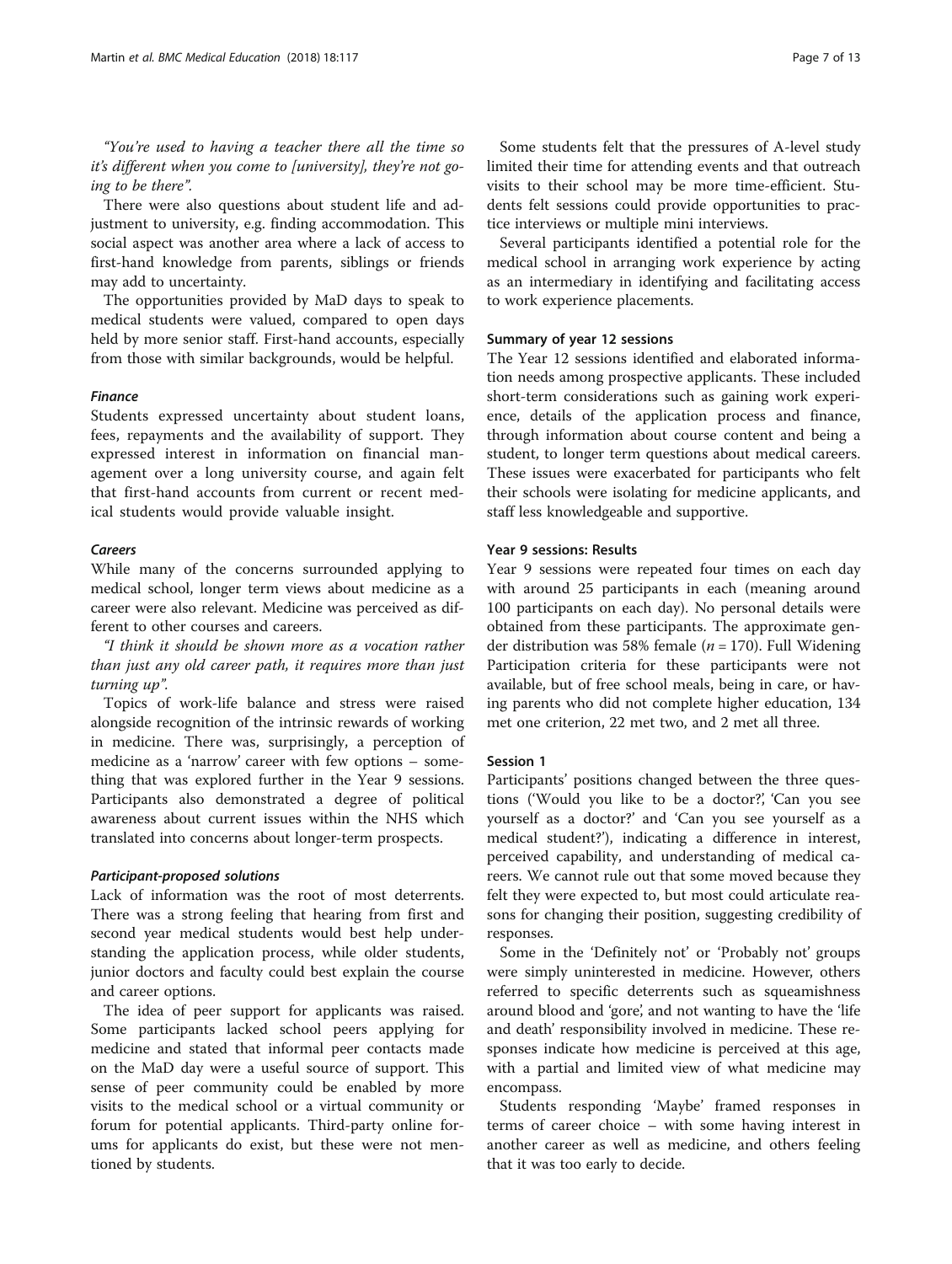"Not definitely sure what I want to be yet. Lot of pressure choosing." (Written response).

Overall, Session 1 identified a lack of clear or detailed knowledge about what a medical career may involve. The second and third sessions explored this further.

## Session 2 and 3

#### Identification of occupations

Table 4 shows that groups correctly identified most of the medical occupations as doctors, although forensic pathologist and microbiologist were identified only by a minority. However, few of the non-medical occupations were correctly identified.

Some occupations were unfamiliar (podiatrist, chiropractor) and participants were largely guessing. However, more familiar occupations (paramedic, midwife) were still frequently misidentified as doctors. This reinforced the impression from Session 1 that students (and in some cases, teachers) do not have a clear idea of what jobs medical school qualifies people to do.

## Identification of and interest in activities

Table [5](#page-8-0) summarises the number of groups which identified each of the activities as part of a doctors' role and the extent to which each was of interest to participants. While some of the more popular activities may be expected from their presentation in the media (eg 'examining dead bodies') there were also popular choices which may not be recognised as roles in medicine (eg 'developing new treatments or drugs'). There was notable interest in empathic/communication roles, but these were poorly identified as roles performed by doctors. Many participants therefore expressed interest in roles which they do not associate with medicine, and so may not consider medicine as a career.

Finally, we considered the changes in stated expressions of interest in medicine, along the physical ordinal scale, between the beginning and end of the session.

Table [6](#page-9-0) gives the aggregate frequencies of participants at each point of the scale before and after the sessions. Treating this as an ordinal scale, there was a clear shift in attitudes towards being more likely to consider medicine  $(p < 0.001$ , Mann Whitney U test, STATA Version 13.0).

Interestingly, accompanying teachers occasionally commented on student categorisation of medical careers with incorrect information. From informal discussions between students and teachers during the sessions, it became evident that some teachers were lacking in basic knowledge about medical careers. For example, one incorrectly identified 'podiatrist' as a medical profession. Others provided incorrect basic information on selection criteria and required A-levels, course content, course duration and careers paths. Rather than directly correct teachers, researchers used this as an opportunity to open discussion around these areas in order to educate both students and teachers. This incidental finding reflects student concerns that some school staff are ill-equipped to provide accurate information.

## Summary of year 9 sessions

In the Year 9 sessions we identified knowledge gaps around the range of careers doctors can have and the types of work activities these involve. We found that an interactive session increased expressions of interest in medicine. We cannot rule out the effect of peer influence and a conformity effect in some sessions, nor whether there was an effect of expectations leading to changes in expressed views. However, groups appeared to interact naturally and we conclude that the observed effect is robust.

### **Discussion**

We have presented data collected from school students who were at two different points in career decision-making: those who are just beginning to think about subject choices to enable higher education applications and those who are about to apply to university.

**Table 4** Frequency of correct identification of medical and non-medical occupations

| Medical occupations  | Session 2 | Session 3 | Non-medical occupations | Session 2 | Session 3 |
|----------------------|-----------|-----------|-------------------------|-----------|-----------|
| General practitioner | 8 (100%)  | 8 (100%)  | Dentist                 | 5(62%)    | 4 (50%)   |
| Paediatrician        | 8 (100%)  | 8 (100%)  | Pharmacist              | 5 (62%)   | 3 (38%)   |
| Radiologist          | 8 (100%)  | 8 (100%)  | Optician                | 4 (50%)   | 3(38%)    |
| Anaesthetist         | 7 (88%)   | 8 (100%)  | Psychologist            | 4 (50%)   | 5 (62%)   |
| Cardiologist         | 7 (88%)   | 7 (88%)   | Midwife                 | 3 (38%)   | 2(25%)    |
| Psychiatrist         | 7 (88%)   | 6 (75%)   | Chiropractor            | 2(25%)    | 4 (50%)   |
| Surgeon              | 7 (88%)   | 8 (100%)  | Paramedic               | 2(25%)    | 2(25%)    |
| Forensic pathologist | 2(25%)    | 2(25%)    | Physiotherapist         | 2(25%)    | 3 (38%)   |
| Microbiologist       | 2(25%)    | 2(25%)    | Podiatrist              | 1(12%)    | 1(12%)    |

Frequency indicates the number of 8 groups to correctly identify each response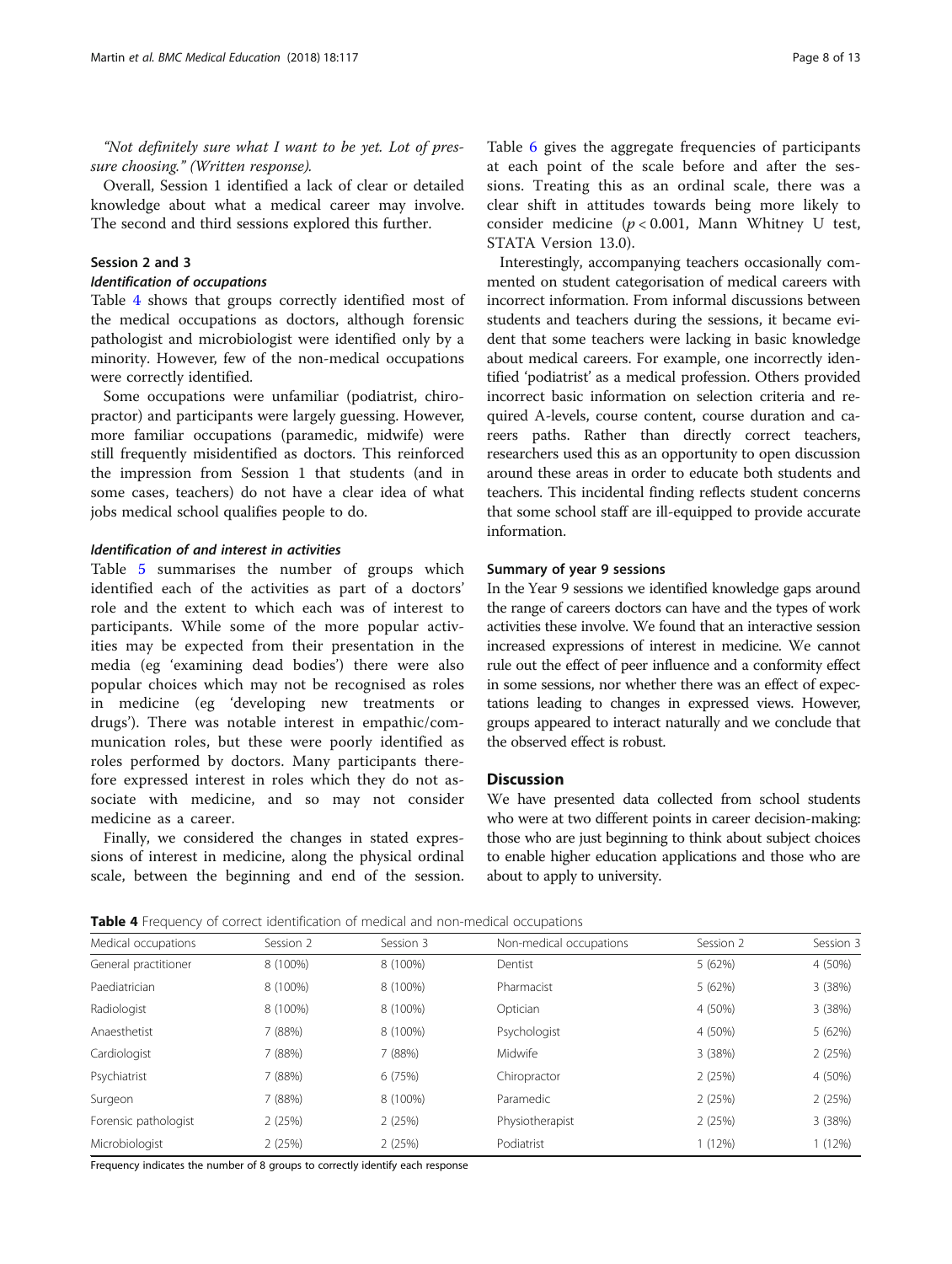## <span id="page-8-0"></span>Table 5 Frequency of correct identification of activities and number of indications of interest

|                                                                                             |           | No. groups correctly identifying activity <sup>a</sup> | Expressions of interest b |            |              |            |
|---------------------------------------------------------------------------------------------|-----------|--------------------------------------------------------|---------------------------|------------|--------------|------------|
| Activity                                                                                    | Session 2 | Session 3                                              | Total                     | Session 2  | Session 3    | Total      |
| Examining dead bodies from a crime scene                                                    | 8 (100%)  | 7 (88%)                                                | 15 (94%)                  | 30 (14.9%) | 24 (12%)     | 54 (13.5%) |
| Examining dead bodies to work out the<br>cause of death                                     | 7 (88%)   | 7 (88%)                                                | 14 (88%)                  | 15 (7.5%)  | 16 (8%)      | 31 (7.7%)  |
| Working with sports teams and athletes                                                      | 1(12%)    | 1(12%)                                                 | 2 (13%)                   | 13 (6.5%)  | 17 (8.5%)    | 30 (7.5%)  |
| Looking after children and young people<br>when they are in hospital                        | 6 (75%)   | 7 (88%)                                                | 13 (81%)                  | 8 (4%)     | 21 (10.5%)   | 29 (7.2%)  |
| Working in the Army/RAF/Navy                                                                | 5 (62%)   | 7 (88%)                                                | 12 (75%)                  | 12 (6%)    | 17 (8.5%)    | 29 (7.2%)  |
| Talking to people with mental health problems                                               | 5 (62%)   | 2(25%)                                                 | 7 (44%)                   | 11 (5.5%)  | 16 (8%)      | 27 (6.7%)  |
| Helping people with cancer                                                                  | 8 (100%)  | 8 (100%)                                               | 16 (100%)                 | 10 (5%)    | 16 (8%)      | 26 (6.5%)  |
| Performing operations                                                                       | 8 (100%)  | 8 (100%)                                               | 16 (100%)                 | 18 (9%)    | 7(3.5%)      | 25 (6.2%)  |
| Developing new treatments or drugs                                                          | 5 (62%)   | 6 (75%)                                                | 11 (69%)                  | 12 (6%)    | 13 (6.5%)    | 25 (6.2%)  |
| Looking after babies when they are born prematurely                                         | 4 (50%)   | 5(62%)                                                 | 9 (56%)                   | 12 (6%)    | 7(3.5%)      | 19 (4.7%)  |
| Researching new ways to try and cure diseases                                               | 5 (62%)   | 4 (50%)                                                | 9(56%)                    | 8(4%)      | 7(3.5%)      | 15 (3.7%)  |
| Diagnosing illness from X-rays and scans                                                    | 8 (100%)  | 7 (88%)                                                | 15 (94%)                  | 8 (4%)     | 2(1%)        | 10 (2.5%)  |
| Talking to people about their everyday problems                                             | 1(12%)    | 4 (50%)                                                | 5 (31%)                   | 4(2%)      | 6(3%)        | 10 (2.5%)  |
| Putting people to sleep before an operation                                                 | 8 (100%)  | 8 (100%)                                               | 16 (100%)                 | 9(4.5%)    | $\mathbf 0$  | $9(2.2\%)$ |
| Tracking the spread of diseases and trying<br>to prevent spreading                          | 7 (88%)   | 7 (88%)                                                | 14 (88%)                  | 2(1%)      | 6(3%)        | 8(2%)      |
| Teaching students                                                                           | 2 (25%)   | 5(62%)                                                 | 7 (44%)                   | 2(1%)      | 5(2.5%)      | 7(1.7%)    |
| Helping people overcome disability                                                          | 2(25%)    | 4 (50%)                                                | 6 (38%)                   | 5(2.5%)    | 2(1%)        | 7 (1.7%)   |
| Caring for people at the end of their life                                                  | 2(25%)    | 2(25%)                                                 | 4 (25%)                   | 5(2.5%)    | 2(1%)        | 7 (1.7%)   |
| Looking through a microscope to diagnose<br>diseases                                        | 8 (100%)  | 8 (100%)                                               | 16 (100%)                 | 6(3%)      | $\mathbf 0$  | 6(1.5%)    |
| Finding out what people are allergic to                                                     | 8 (100%)  | 7 (88%)                                                | 15 (94%)                  | 2(1%)      | 3(1.5%)      | $5(1.2\%)$ |
| Helping elderly people                                                                      | 1(12%)    | 5 (62%)                                                | 6 (38%)                   | 4(2%)      | $1(0.5\%)$   | $5(1.2\%)$ |
| Delivering babies by performing an<br>operation (C-section)                                 | 7 (88%)   | 8 (100%)                                               | 15 (94%)                  | $1(0.5\%)$ | 3(1.5%)      | 4 (1%)     |
| Giving injections                                                                           | 7 (88%)   | 8 (100%)                                               | 15 (94%)                  | $1(0.5\%)$ | 3(1.5%)      | 4 (1%)     |
| Performing CPR (resuscitation) to try<br>and save someone's life                            | 7 (88%)   | 7 (88%)                                                | 14 (88%)                  | $1(0.5\%)$ | 2(1%)        | 3(0.7%)    |
| Helping pregnant women if they develop<br>problems                                          | 2 (25%)   | 8 (100%)                                               | 10 (63%)                  | $1(0.5\%)$ | 2(1%)        | 3(0.7%)    |
| Prescribing medicines to people                                                             | 5 (62%)   | 6 (75%)                                                | 11 (69%)                  | $1(0.5\%)$ | $1(0.5\%)$   | 2 (0.5%)   |
| Sending people home from hospital                                                           | 5(62%)    | 5(62%)                                                 | 10 (63%)                  | 0          | $1(0.5\%)$   | $1(0.2\%)$ |
| Organising the delivery of healthcare in a region                                           | 3 (38%)   | 1(12%)                                                 | 4 (25%)                   | 0          | $\mathbf{0}$ | 0          |
| Developing campaigns to improve the health<br>of everyone - stopping smoking, sexual health | 0         | 0                                                      | 0                         | 0          | $\mathbf{0}$ | 0          |
| Working for a company to make sure people's<br>workplaces are safe                          | 0         | 0                                                      | 0                         | 0          | $\mathbf 0$  | 0          |
| Total                                                                                       |           |                                                        |                           | 201        | 200          | 401        |

The number of 8 groups per session, 16 in total, to correctly identify each response as part of doctors' work<br>PEach participant was given two adhosive dets to allocate to the available astivities to indicate which attract

<sup>b</sup>Each participant was given two adhesive dots to allocate to the available activities to indicate which attracted them most. They could give two to the same activity, one each to separate activities, or allocate one or neither. The total is the sum of those allocated, which may be less than the number distributed to participants

Our findings indicate several factors which undermine young people's awareness of medicine as a possible career and ways in which those gaps may be addressed.

Fundamentally, the challenges were rooted in knowledge gaps which may decrease or distort awareness of medicine as a possible career. Participants in these workshops emphasised a need for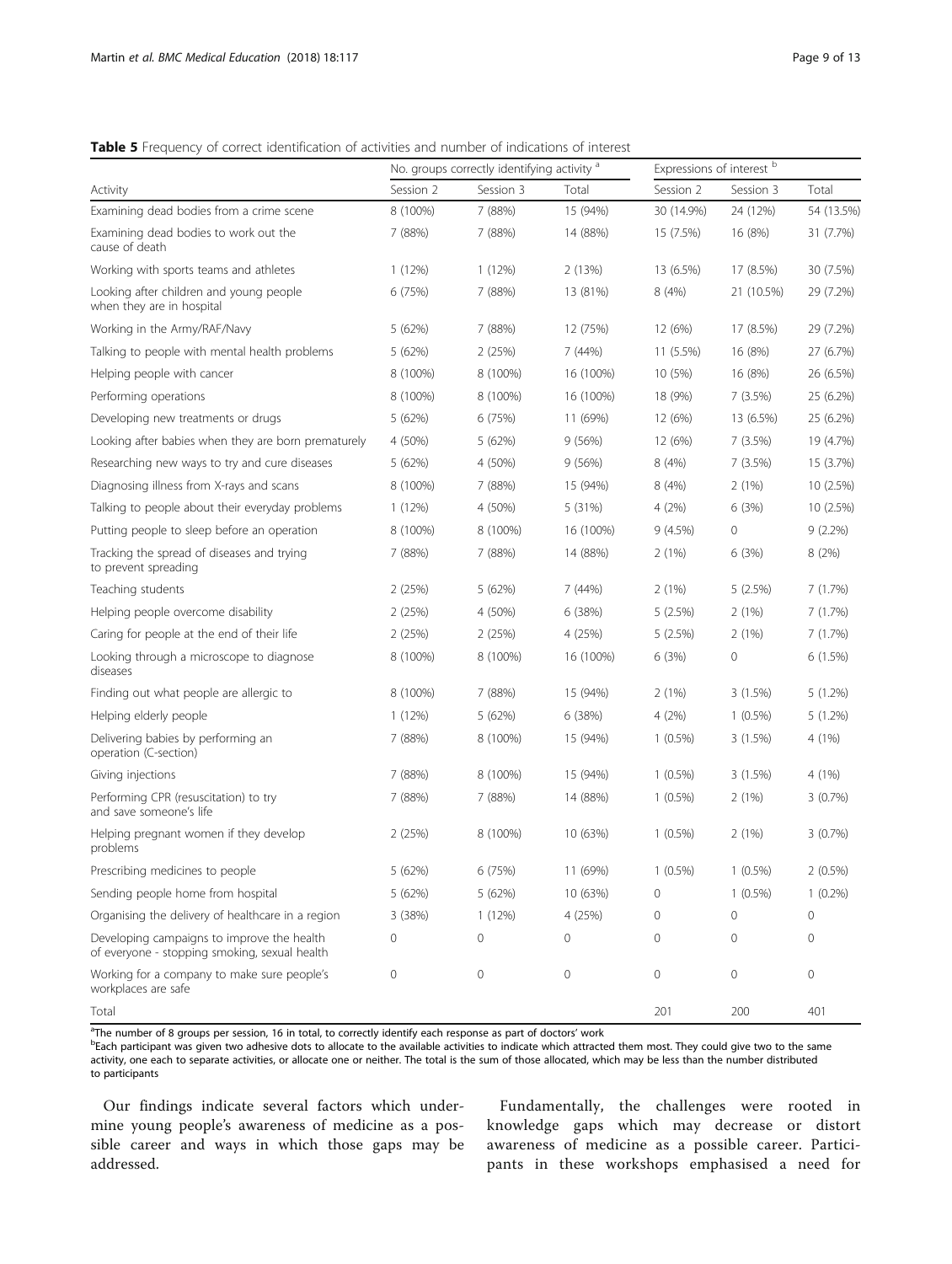<span id="page-9-0"></span>Table 6 Combined frequencies of interest in medicine pre- and post-intervention for Session 2 and 3

| $\mathbf{1}$ . $\mathbf{1}$ . $\mathbf{1}$ . $\mathbf{1}$ . $\mathbf{1}$ . $\mathbf{1}$ . $\mathbf{1}$ . $\mathbf{1}$ . $\mathbf{1}$ . $\mathbf{1}$ . $\mathbf{1}$ . $\mathbf{1}$ . $\mathbf{1}$ . $\mathbf{1}$ . $\mathbf{1}$ . $\mathbf{1}$ . $\mathbf{1}$ . $\mathbf{1}$ . $\mathbf{1}$ . $\mathbf{1}$ . $\mathbf{1}$ . $\mathbf{1}$ . |        |                                   |                    |            |
|-------------------------------------------------------------------------------------------------------------------------------------------------------------------------------------------------------------------------------------------------------------------------------------------------------------------------------------------|--------|-----------------------------------|--------------------|------------|
| Post-intervention 8 (4%)                                                                                                                                                                                                                                                                                                                  |        | 25 (12%)                          | 113 (56%) 55 (27%) |            |
| Pre-intervention                                                                                                                                                                                                                                                                                                                          | 15(7%) | 47 (23%)                          | 103 (51%) 36 (18%) |            |
|                                                                                                                                                                                                                                                                                                                                           |        | Definitely not Probably not Maybe |                    | Definitely |
|                                                                                                                                                                                                                                                                                                                                           |        |                                   |                    |            |

Includes data from both Session 2 ( $n = 101$ ) and Session 3 ( $n = 100$ )

clear, practical information in distinct areas. These are detailed below.

#### The application process

Schools that do not regularly send students to medical school may lack staff with the knowledge and time to prepare students for application. We noted incorrect information being provided by some teachers on the application process, length of the course and nature of the job. Ensuring that schoolteachers as well as students are engaged and informed may be key to reaching potential applicants.

Many Widening Participation students have limited personal contacts who have studied in Higher Education or the medical field or attend schools with limited experience of supporting medical school applications. Information sources exist on preparing an application for medicine and entry examinations such as the UKCAT, but students were not aware of these. Medical schools could clearly signpost students to this information or provide direct support through outreach.

#### Understanding medicine and medical careers

For younger students, the main knowledge gap related to the nature of medicine and breadth of medical careers, meaning that students may have a limited view of what medicine involves and the range of career options available within the profession. Students appeared to recognise diagnostic and procedural activities in medicine but did not identify other activities including research, training, service development, public health or the spectrum of patient groups. This may contribute to perceptions that medicine is a narrow career.

These early perceptions of what a career in medicine involves could also have impact on the future workforce. For example, 'talking to people with mental health problems' was identified as a medical role by less than half of the groups, yet this skill is a major part of many specialties, including GP, emergency medicine and psychiatry – all of which have problems with recruitment and retention [\[21](#page-12-0)]. A lack of awareness of the range of activities common in medicine, combined with an over-emphasis on the 'exciting' emergency elements of medicine in some media may deter applicants who are attracted to the more empathetic aspects of medicine.

A short intervention with Year 9 students addressed some career knowledge gaps and increased their consideration of medicine but online materials and open days may reach a wider audience. Medical schools may focus on outreach events for this age group with materials to explain the scope of a career in medicine.

Older students raised concerns about the political context of the NHS and careers in medicine. Notably, research sessions took place when a dispute around junior doctors' contracts in the UK was gaining traction in national media. Whilst we did not explore the detail around these concerns, the British Medical Association has expressed concern that doctors who move abroad following training may in future be required to repay training fees [\[22](#page-12-0)] and this may disproportionately deter applicants from poorer backgrounds [\[23](#page-12-0)]. Medical schools should recognise that students are socially and politically aware and be prepared to address these concerns.

## Work experience

Students were unclear about the role of work experience, what experience was useful and how to access it, particularly when they had no medical family members. Although medical schools recognise that work experience can be difficult to come by, experience of clinical environments may help students make better decisions and medical schools could take a more active role in this process. Medical schools should also more clearly emphasise that non-clinical experience of working with people is relevant and useful. There were also barriers in the way NHS organisations offer and arrange work experience, therefore universities may work with NHS organisations to facilitate and promote work experience options.

#### Course content, university life and finance

Students were uncertain about the academic challenges of Higher Education, the change in learning style required and social issues such as accommodation and adjusting to university life. This was particularly pertinent where students had few relatives and contacts to approach. Medical schools could provide outreach sessions in association with existing university undergraduate advice services. This information may be delivered by early-stage medical students, which were a preferred source of information about the course over senior university staff.

Although students felt socioeconomic status influenced access to knowledgeable advice and support, participants did not express concerns about elitism in medical school itself. This is in contrast to earlier findings. A focus group of 14–16-year-old students found adverse stereotypes of medical students as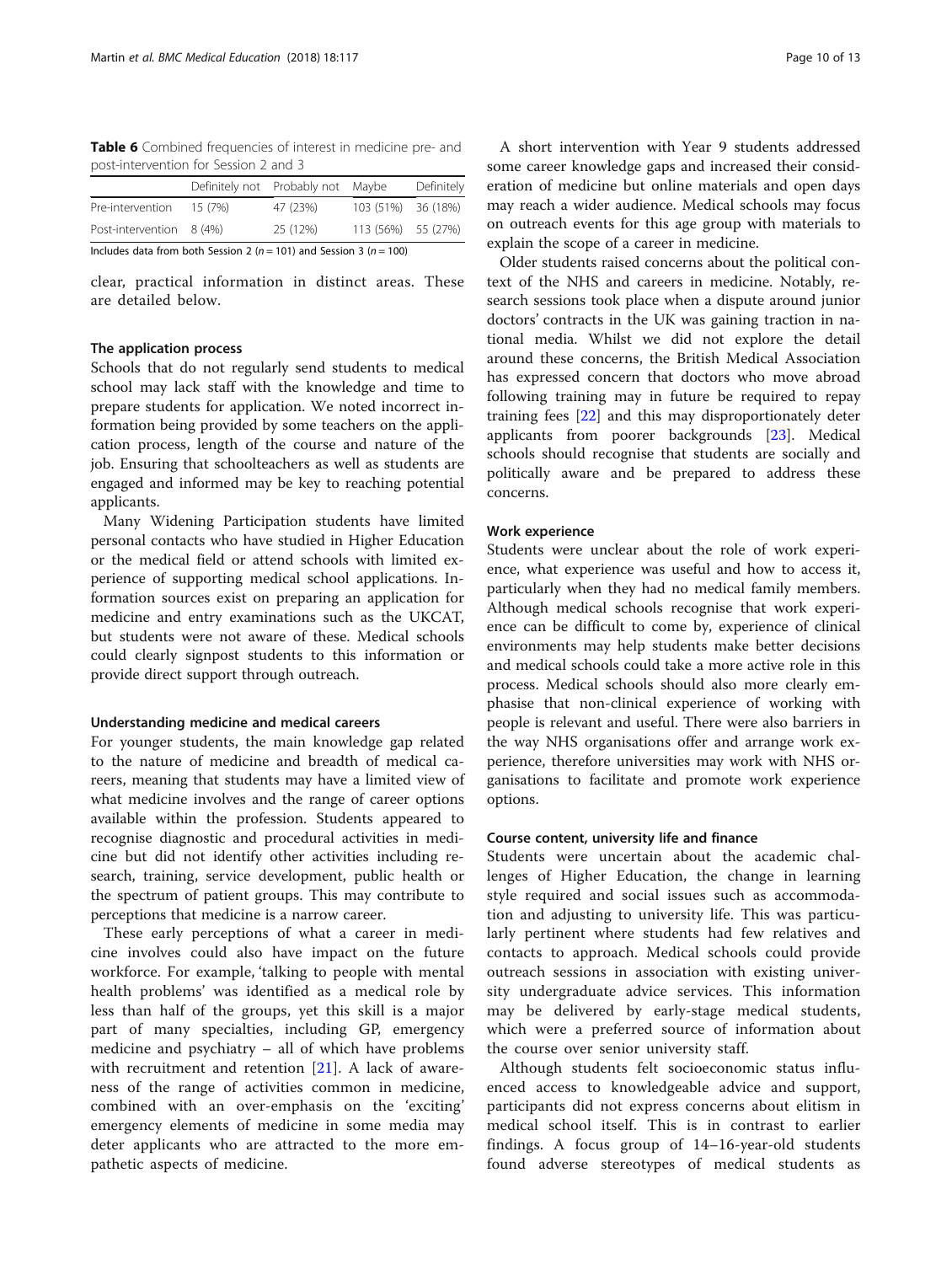elitist were off-putting [\[16](#page-12-0)], while an interview study of mature medical students from working-class backgrounds reported a predominant 'identity conflict' [[24\]](#page-12-0) due to perceived social elitism in medical schools. We found students focused more on structural than personal factors. This could have been due to methodology, which may have elicited a focus on external deterrents rather than personal feelings. Equally, the emphasis on perceived inequality of opportunity, rather than intergroup difference, may mean that cultural barriers are not as rigid as earlier authors have suggested.

Finally, the cost of medical training is a concern for students and signposting to information about student finance and NHS bursaries will be essential. Medical schools should note that NHS student bursaries are changing [\[25](#page-12-0)] and anticipate how these changes may affect Widening Participation students.

#### Social capital as a barrier

The knowledge gaps identified may be salient to all prospective applicants, regardless of their socioeconomic background. However, they are likely to be more acute for those without knowledgeable support at home or school.

While we did not set out to consider barriers in theoretical terms, our findings indicate the importance of knowledge from formal and informal social networks. These may be seen as a form of social capital. Social capital is a sociological concept which describes aspects of an individual's social context, including information, which can be translated into human capital [\[26\]](#page-12-0). Effectively, it is a mechanism by which social power relations are replicated. It has been widely considered in the context of education [[27](#page-12-0)], and found to be an influence on access to higher education among particular groups [[28\]](#page-12-0).

#### Modes of support

Deficits of social capital cannot necessarily be simply remediated, but recognising it is not just knowledge, but support which may be lacking may help to shape strategies.

It is not necessarily enough that information is available; it must be accessible to and navigable by the target population. This too can vary with the home and school context of the student. Widening Participation students may need additional guidance on how to find and navigate resources if they do not have people around them who can point them in the right direction. Younger school students in particular may need school teachers or careers advisors to introduce the possibility of medical career if it is not part of their home milieu.

We recommend that medical schools review how they collate and signpost information, whether provided online or face-to-face. For online resources, potential measures include search engine optimisation – ensuring that appropriate web pages are returned to naïve students' searches (we found that one relevant blog was not returned in the first pages of Google hits). A list of 'frequently asked questions' prominently accessible from medical schools' course information and admissions web pages could address students' practical concerns.

First-hand accounts have the potential to address uncertainties about course content and careers. These could take the form of written or video blogs from existing students and junior doctors, or talks and question and answer sessions in outreach and open day events. The involvement of those from similar backgrounds was identified as particularly helpful by some participants – providing not just knowledge, but also role-modelling of people who may not fit a socioeconomic stereotype.

Finally, while open days and visits are helpful, these were also seen as time-consuming in a busy school term with exam pressures ahead. As McLachlan noted [\[14](#page-12-0)], outreach events may be more effective. Visits to schools may reach those who may not volunteer for open days, or be identified by teachers as being interested. If they encourage interaction with peers, they may have value in supporting those who feel isolated. Students who may particularly benefit from these initiatives include younger students, those not yet considering medicine and those who are undecided.

#### Limitations

The study has some limitations which we acknowledge here.

The study took place within a single medical school; therefore, findings may not be transferable to other locations. However, the locality is geographically and socioeconomically diverse and we have captured a range of views from many Widening Participation students.

The sample of participants was outside the control of the researchers. While there was very high participation among those attending MaD days, the risk of selection bias nonetheless exists at two levels: students are selected by their schools to attend MaD days, and school participation is itself subject to self-selection. The issues uncovered may therefore not be representative of students in other schools. Despite this, identifying problems faced by even a small proportion of the theoretical population is still potentially useful.

Methodologically, the need to fit into the existing format of the MaD days necessitated a pragmatic approach to data collection with a difficult-to-access group. This involved compromises between the time available and the depth of data accessible. Rapid interpretation of findings was needed to feed into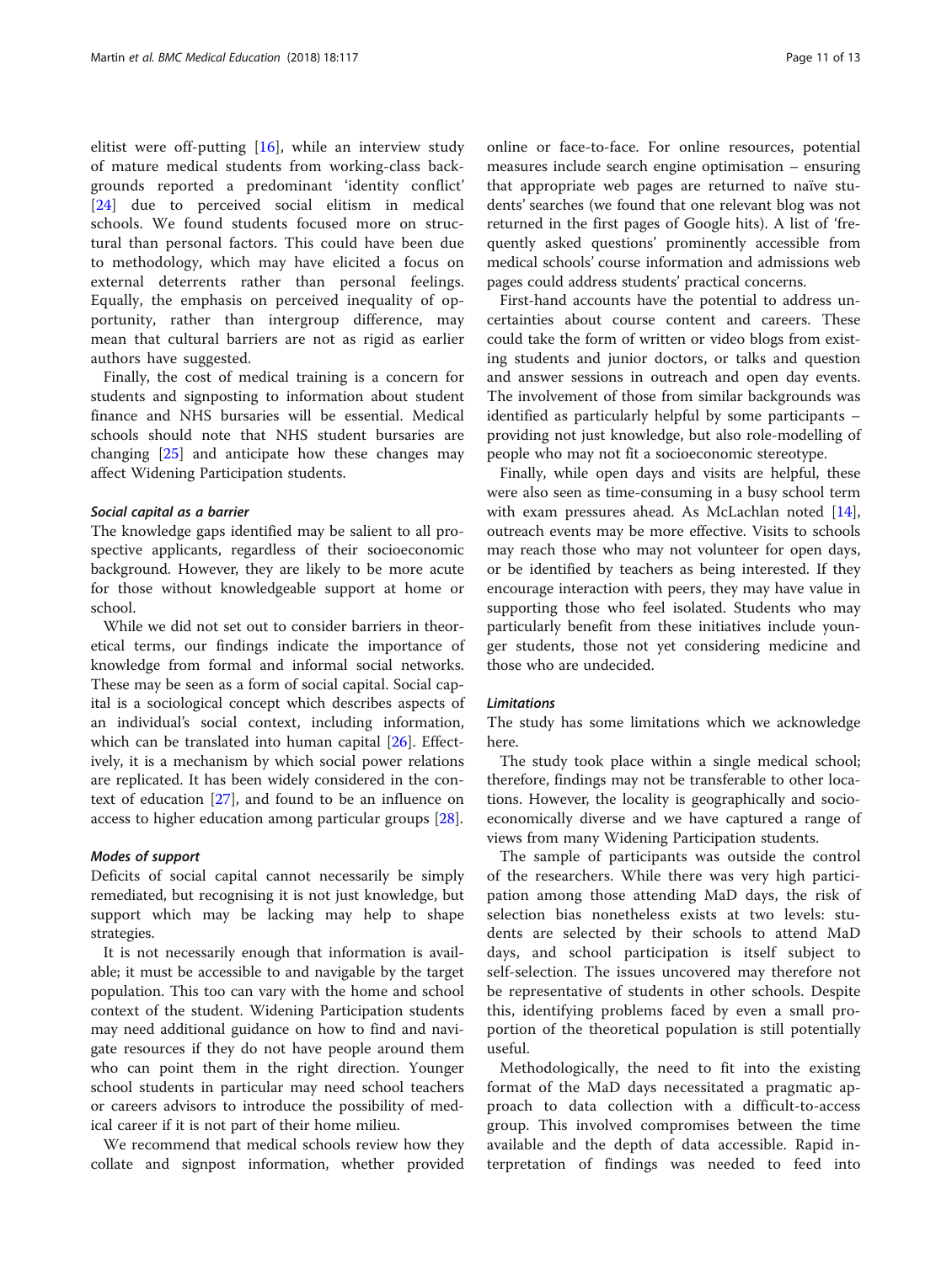<span id="page-11-0"></span>subsequent sessions. However, the consistency of findings across different approaches gives them credibility.

The research was conducted in large part by current medical students working as student interns on the project (AM, BJB, GW and NW). While this contained a risk of bias in their having recent, and successful, experience of applications and admissions processes, their understanding was felt to be a strength in design and interpretation of the research. All sessions were observed and data reviewed by a non-clinician researcher (BB) which provided balance. No authors are currently involved in admissions processes.

### **Conclusions**

Students who may wish to consider medicine as a career need reliable, structured information. A lack of awareness of key areas of medical education and careers is widespread and those without access to relevant expertise at home or school have less opportunity to address this. Medical schools have a key role in widening participation and should facilitate access to reliable information through different modalities, including structured online resources and through outreach delivered by a range of staff and students.

The wide range of careers available within medicine should be emphasised in order to engage those who may not have as much interest in more high-profile areas of medicine. Medical schools may also facilitate peer support for students who feel isolated in applying to medicine and work with local NHS organisations to facilitate fair access to work experience opportunities. Future research should focus on evidence-based initiatives to inform and encourage applicants to ensure that students from less advantaged backgrounds are not excluded from medicine.

#### Abbreviations

GP: General practice; MaD days: Medical and dentistry days; NHS: National Health Service; SES: Socio-economic status; UCAS: Universities and Colleges Admissions Service; UKCAT: United Kingdom Clinical Aptitude Test; WP: Widening participation

#### Acknowledgements

The authors would like to thank everyone who supported the research, particularly Dr. Paul Paes, Sub-Dean for MBBS Recruitment and Admissions; Dr. Jo Matthan, Lecturer in the School of Medical Education; and Felicity Stephenson, Student Recruitment Officer in the Faculty of Medical Sciences. The involvement of schools, teachers and the students who participated is also recognised with gratitude.

#### Funding

The project was supported by an Innovation Fund award from the Newcastle University Learning, Teaching and Student Experience Committee. This funding supported the employment of authors AM, BJB, GW and NW as student interns in 2015–16. The funding committee had no role in the design or execution of the study, analysis or interpretation of the results, reporting or development of this manuscript.

#### Availability of data and materials

The datasets used and/or analysed during the current study are available from the corresponding author on reasonable request.

#### Authors' contributions

Conception of study: BB and GV. Development of workshop activities and data collection: AM, BJB, GW, NW, AC, GV, BB. Data analysis: BB, with interpretation by all other authors. Initial drafting of manuscript: BB and AM. Critical revision of manuscript: BJB, GW, NW, AC, GV. Final approval of manuscript and acceptance of accountability for research: AM, BJB, GW, NW, AC, GV, BB.

#### Authors' information

At the time of the study AM, BJB, GW and NW were medical students at Newcastle University and AC an Academic Foundation Programme doctor on academic placement in the School of Medical Education. BB is Lecturer in Medical Education, and GV Senior Clinical Lecturer and Honorary Consultant, both in the School of Medical Education, Newcastle University.

#### Ethics approval and consent to participate

This study was approved by the Newcastle University Faculty of Medical Sciences Research Ethics Committee (Reference: 00906/2015). Written informed consent to participate in the study was obtained from participants' parents or legal guardians, or in the case of participants over 16 but under 18, written formal informed assent was accepted as meeting ethical requirements.

#### Consent for publication

As part of the process of informed consent, participants/parents or guardians were asked to provide consent for anonymised data to be included in publications. All who consented to participate gave this consent.

#### Competing interests

The authors declare that they have no competing interests.

#### Publisher's Note

Springer Nature remains neutral with regard to jurisdictional claims in published maps and institutional affiliations.

#### Author details

<sup>1</sup>Newcastle University, Newcastle-upon-Tyne, UK. <sup>2</sup>School of Medical Education, Newcastle University, Ridley Building 1, Newcastle-upon-Tyne NE1 7RU, UK.

#### Received: 15 June 2017 Accepted: 2 May 2018 Published online: 30 May 2018

#### References

- 1. Steven K, Dowell J, Jackson C, Guthrie B. Fair access to medicine? Retrospective analysis of UK medical schools application data 2009-2012 using three measures of socioeconomic status. BMC Medical Education. 2016;16(1):11.
- 2. Milburn A: Fair Access to Professional Careers. London: Cabinet Office; 2012. [https://www.gov.uk/government/uploads/system/uploads/attachment\\_](https://www.gov.uk/government/uploads/system/uploads/attachment_data/file/61090/IR_FairAccess_acc2.pdf) [data/file/61090/IR\\_FairAccess\\_acc2.pdf.](https://www.gov.uk/government/uploads/system/uploads/attachment_data/file/61090/IR_FairAccess_acc2.pdf) Accessed 23 May 2018.
- 3. Department for Business Innovation and Skills: Fulfilling our potential: teaching excellence, social mobility and student choice: Her Majesty's Stationery Office; 2015. [https://assets.publishing.service.gov.uk/government/uploads/system/](https://assets.publishing.service.gov.uk/government/uploads/system/uploads/attachment_data/file/523420/bis-16-261-he-green-paper-fulfilling-our-potential-summary-of-responses.pdf) [uploads/attachment\\_data/file/523420/bis-16-261-he-green-paper-fulfilling-our](https://assets.publishing.service.gov.uk/government/uploads/system/uploads/attachment_data/file/523420/bis-16-261-he-green-paper-fulfilling-our-potential-summary-of-responses.pdf)[potential-summary-of-responses.pdf.](https://assets.publishing.service.gov.uk/government/uploads/system/uploads/attachment_data/file/523420/bis-16-261-he-green-paper-fulfilling-our-potential-summary-of-responses.pdf) Accessed 23 May 2018.
- 4. Medical Schools Council. Selecting for Excellence Final Report. London; Medical Schools Council: 2014. [https://www.medschools.ac.uk/media/1203/](https://www.medschools.ac.uk/media/1203/selecting-for-excellence-final-report.pdf) [selecting-for-excellence-final-report.pdf.](https://www.medschools.ac.uk/media/1203/selecting-for-excellence-final-report.pdf) Accessed 23 May 2018.
- 5. Global Consensus for Social Accountability of Medical Schools: Consensus document. 2010. [http://healthsocialaccountability.org/.](http://healthsocialaccountability.org/) Accessed 23 May 2018.
- 6. Castillo-Page L: Diversity in medical education: Facts & Figures 2012. Washington DC Association of American Medical Colleges; 2012. [https://](https://members.aamc.org/eweb/upload/Diversity%20in%20Medical%20Education_Facts%20and%20Figures%202012.pdf) [members.aamc.org/eweb/upload/Diversity%20in%20Medical%20Education\\_](https://members.aamc.org/eweb/upload/Diversity%20in%20Medical%20Education_Facts%20and%20Figures%202012.pdf) [Facts%20and%20Figures%202012.pdf.](https://members.aamc.org/eweb/upload/Diversity%20in%20Medical%20Education_Facts%20and%20Figures%202012.pdf) Accessed 23 May 2018.
- 7. Behrendt L, Larkin S, Griew R, Kelly P: Review of higher education access and outcomes for aboriginal and Torres Strait islander people: final report.